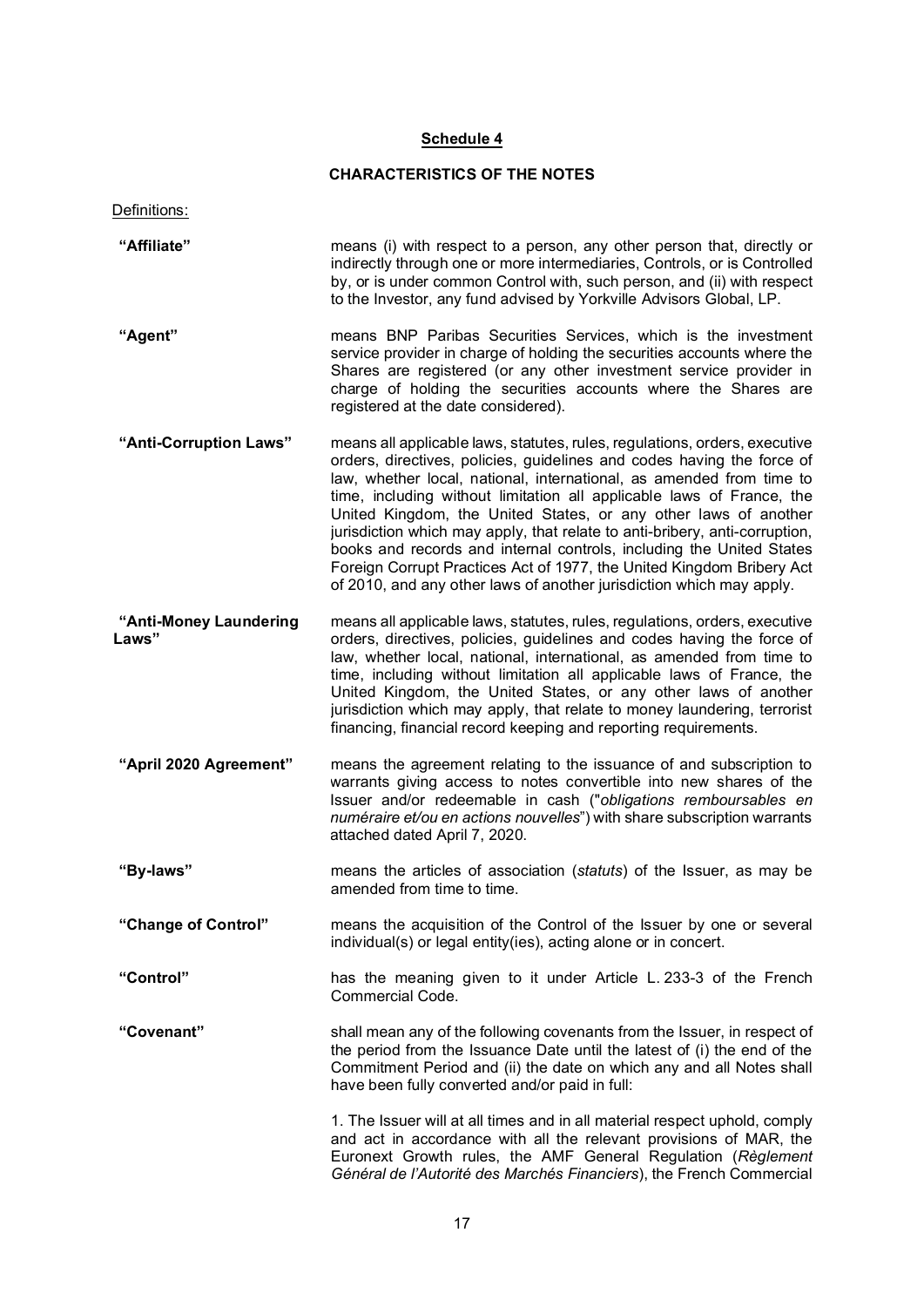Code and the French Financial and Monetary Code, the By-laws, and any and all other rules and regulations applicable to the Issuer from time to time.

- 2. The Issuer will, and the Issuer will cause the Issuer's Affiliates to:
	- (i) do all reasonable things necessary to preserve and keep in full force and effect their corporate existences, rights and franchises;
	- (ii) insure their assets and businesses in such manner and to such extent as is customary for companies engaged in the same or similar business in similar locations; and
	- (iii) pay and discharge all taxes, assessments and governmental charges or levies imposed upon them or upon their income or profits, or upon any of their properties; provided that it shall not be required to pay or discharge any such tax, assessment, charge, levy or claim which is being contested in good faith.

3. The Issuer shall not merge with or into, or consolidate with, any other person or entity; provided that any person or entity may be merged with or into, or its corporate structure be consolidated with, the Issuer if the Issuer is the surviving corporation. Forthwith upon the occurrence of any merger or consolidation permitted under this clause, the Issuer will deliver to the Investor a certificate of the Board of Directors specifying the date and the nature thereof.

4. The Issuer will not sell, lease, transfer, liquidate or otherwise dispose of all or substantially all of its assets now owned or hereafter acquired in a single transaction (or a series of related transactions), except for fair consideration or on an arm's length basis.

5. The Issuer shall not participate in (i) any variable rate equity financings (i.e. issue any securities for which the conversion price or exercise price is variable, such as PACEO, equity lines and convertible debenture structures similar to the transaction proposed in this Agreement) and (ii) any financing similar to the structure proposed in this Agreement. For the sake of clarity, the Issuer shall remain free to participate in any other type of equity financing.

For the avoidance of doubt, the Investor expressly waives the benefit of Covenant n°5 of the April 2020 Agreement, for the purpose of the issuance of and subscription to the Notes.

6. Without the prior written approval of the Investor, the Issuer shall not contract, create, incur or suffer to exist any Indebtedness in an amount greater than EUR 5,000,000, other than the following:

- (iv) the Notes;
- (v) Indebtedness incurred in the normal course of business;
- (vi) Indebtedness resulting from a sale and lease back arrangement on real estate property; and
- (vii) Indebtedness incurred for the purpose of redeeming the Notes.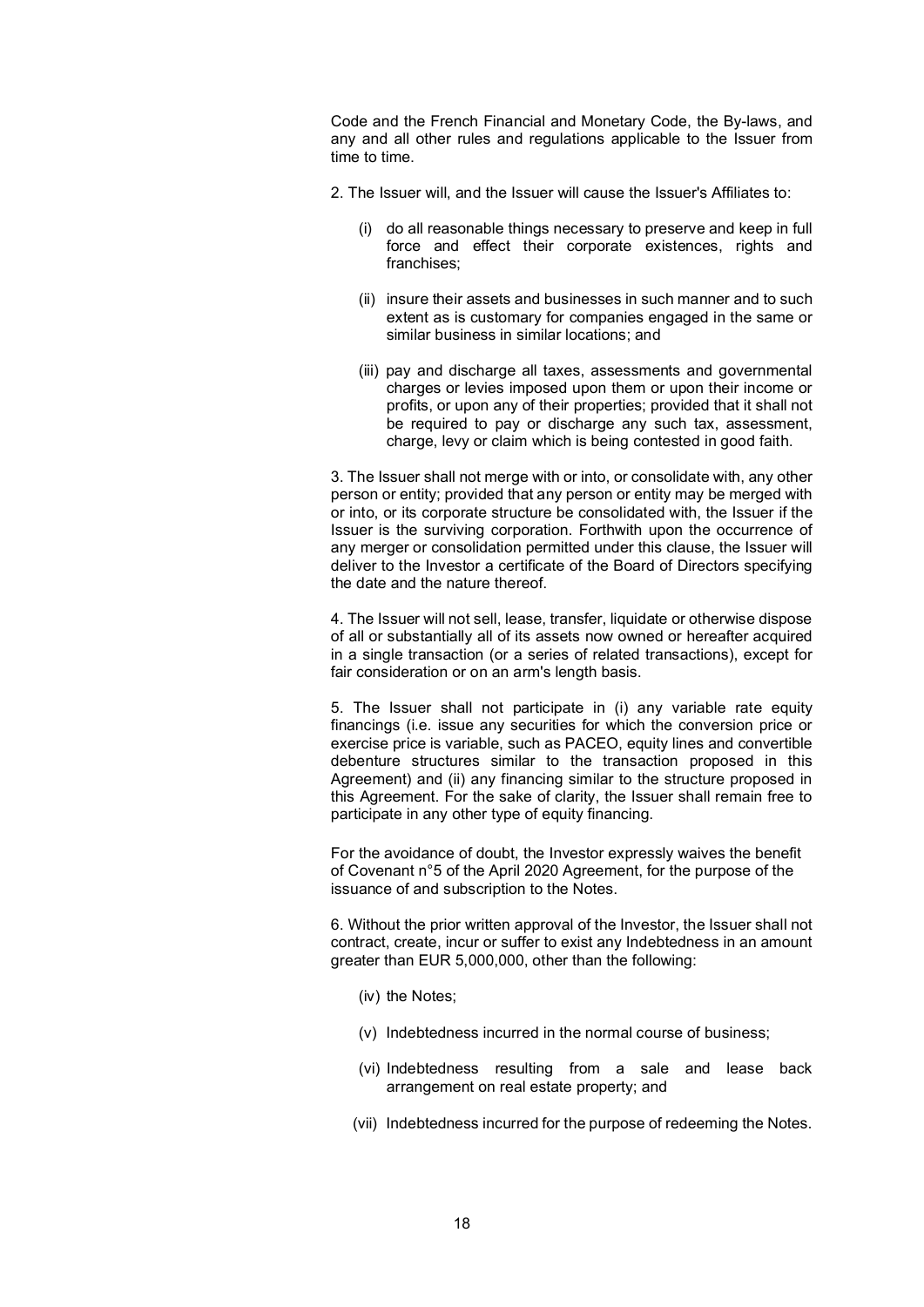For the avoidance of doubt, the Investor expressly waives the benefit of Covenant n°6 of the April 2020 Agreement, for the purpose of the issuance of and subscription to the Notes.

7. The Issuer shall not declare or pay any dividends in the form of assets or Shares of the Issuer, nor shall it declare or pay any other dividends in excess of the amount of dividends received from companies in which the Issuer owns Shares less interest owing pursuant to the Notes and on other Indebtedness.

8. So long as any Note is outstanding, the Issuer shall not create or assume any Lien (as defined below) on its business ("fonds de commerce") or any assets owned by it, or on its shareholdings in other companies.

"Lien" means any mortgage, lien, pledge, charge or any other security interest or encumbrance of any kind, except the interest of a vendor or lessor arising out of the acquisition of or agreement to acquire any property or asset under any conditional sale agreement, lease purchase agreement, sale in view of and subsequent leaseback arrangement or other similar title retention agreement.

9. Notwithstanding the provisions of Clause 5.9, the Issuer shall announce the terms of this transaction in accordance with the requirements of MAR, the Euronext Growth rules, the AMF General Regulation or any applicable law or the rules of any regulatory body. Such announcement shall include information relating to this Agreement as would be required to ensure that the summary (i) includes all information that would be material to an investor, and (ii) does not omit any material fact which would be of relevance to an investor's proper understanding of the terms of this Agreement. On the date hereof, the Issuer shall also make available on its website the detailed characteristics of the Tranche Warrants, the Notes and the Warrants along with the follow-up table referred to in Covenant n°14 below.

10. The Issuer and its Affiliates shall not, directly or indirectly, use the proceeds received under this Agreement, or lend, contribute, facilitate or otherwise make available such proceeds, directly or indirectly, to any Person: (a) to fund, directly or indirectly, any activities or business of or with any Person that is identified on the OFAC SDN List or that is an entity that is owned 50% or more by one or more persons that are on the OFAC SDN List, or in any country or territory, that, during the time of such funding activities, is, or whose government is, the subject of Sanctions or Sanctions Programs; or (b) in any other manner that will result in a violation of Sanctions.

11. From the Issuance Date and until twenty (20) business days after the full conversion and/or redemption of all the outstanding Notes, the Issuer:

- (viii) shall comply, and shall procure that each of its Affiliates and their respective officers and directors, employees, agents, consultants, representatives, distributors, and other third-party intermediaries comply, with all applicable Anti-Corruption Laws, Anti-Money Laundering Laws and Sanctions Laws;
- (ix) shall not take any action which will cause the Issuer to be in violation of any applicable Anti-Corruption Laws, Anti-Money Laundering Laws or Sanctions Laws;
- (x) shall not use, directly or indirectly, any part of the proceeds received under the Agreement, for any purpose that violates or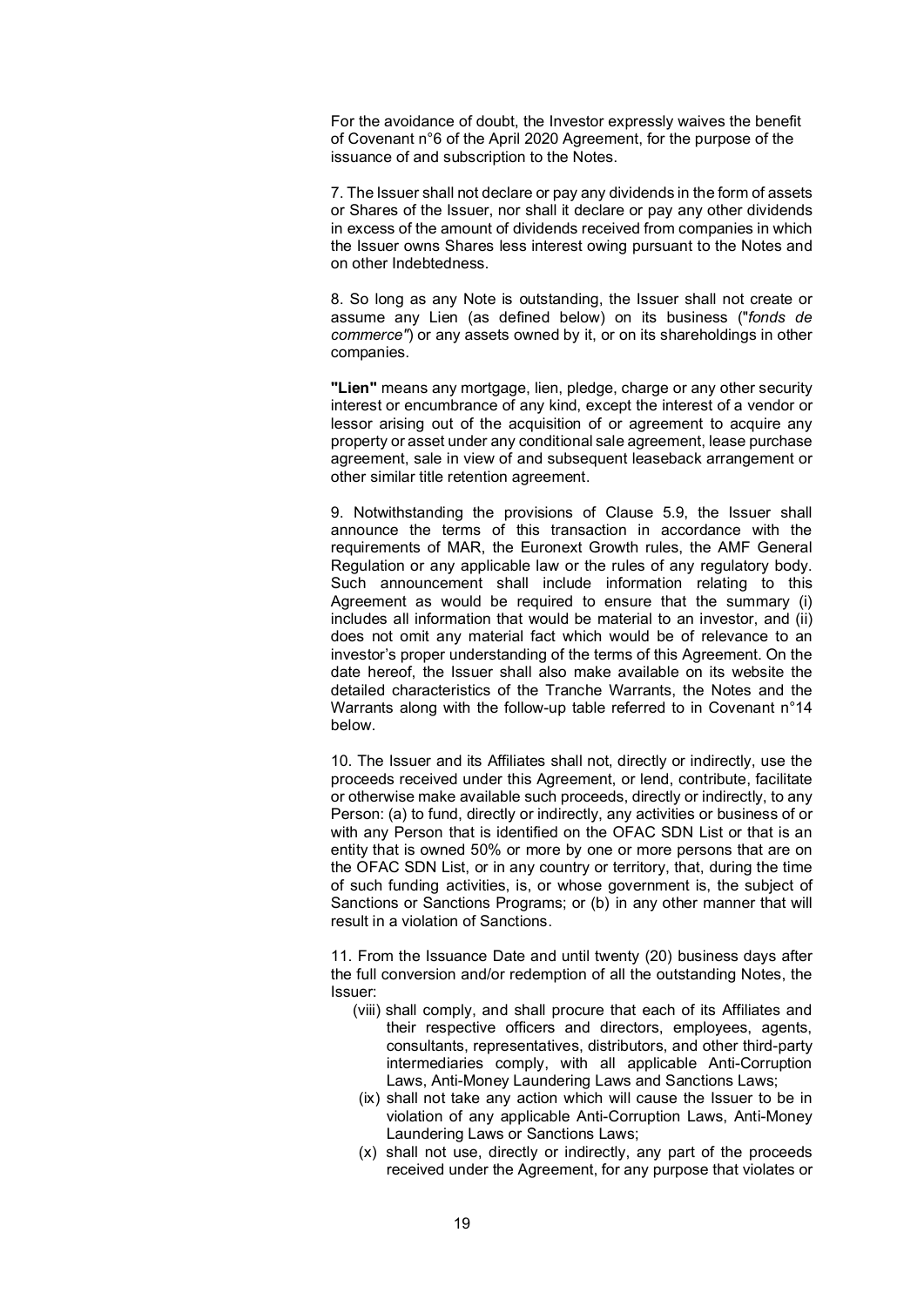causes the Investor to be in violation of any applicable Anti-Corruption Laws, Anti-Money Laundering Laws or Sanctions Laws.

12. The Issuer shall not communicate to the Investor and/or any Note holder as the case may be any inside information ("information privilégiée") within the meaning of Article 7 of MAR and, more generally, shall do whatever is necessary so that none of these persons holds inside information as a result of the Issuer's action.

13. The Issuer shall immediately make a public announcement relating to the sending of a Request by the Issuer to the Investor, it being specified that such announcement shall be made before the effective funding by the Investor (i.e. within three (3) Trading Days from the delivery of the Request in accordance with Clause 3.1 of the Agreement) but after the written confirmation by the Investor that the Conditions set out in Paragraph 4 of Schedule 1 are actually met or waived.

14. Notwithstanding the provisions of Clause 5.9 of the Agreement, as from the Issuance Date, the disclosure of Conversions of Notes or Exercise of Warrants shall be done as follows: the Issuer shall (i) make available on its website a table in order to follow-up the number of outstanding Notes, Warrants and Shares issued upon conversion of the Notes or exercise of the Warrants and (ii) update such table on the day of issuance of a Tranche or on the day of receipt of any Conversion Notice or Warrant Exercise Notice sent by the Investor.

"Event of Default" shall mean any of the following occurrences which is not cured, if applicable, within ten (10) calendar days of such occurrence:

- (i) default by the Issuer in (a) the repayment of principal (and interests, if applicable) under the Notes, (b) the payment of any of the following when due: the legal fee in accordance with Clause 5.6 of the Agreement, the Conversion Cash Payment in accordance with Paragraphs 9.3.2 and 9.3.7 of Schedule 4, or the payment of the cash penalty set out in Paragraph 9.3.8 of Schedule 4 and in Paragraph 5.3 of Schedule 6;
- (ii) failure by the Issuer to issue Tranche Warrants, Notes and Warrants to the Investor in accordance with the terms of the Agreement;
- (iii) failure by the Issuer to comply in full with any of its material obligations under the Agreement;
- (iv) failure by the Issuer to observe or perform any Covenant;
- (v) the impossibility for any Note to be converted into Shares;
- (vi) the de-listing of the Shares from Euronext Growth or their suspension (other than intra-day suspension at the request of Euronext under Euronext Growth rules);
- (vii) any representation or warranty of the Issuer proves to have been materially incorrect or misleading when made;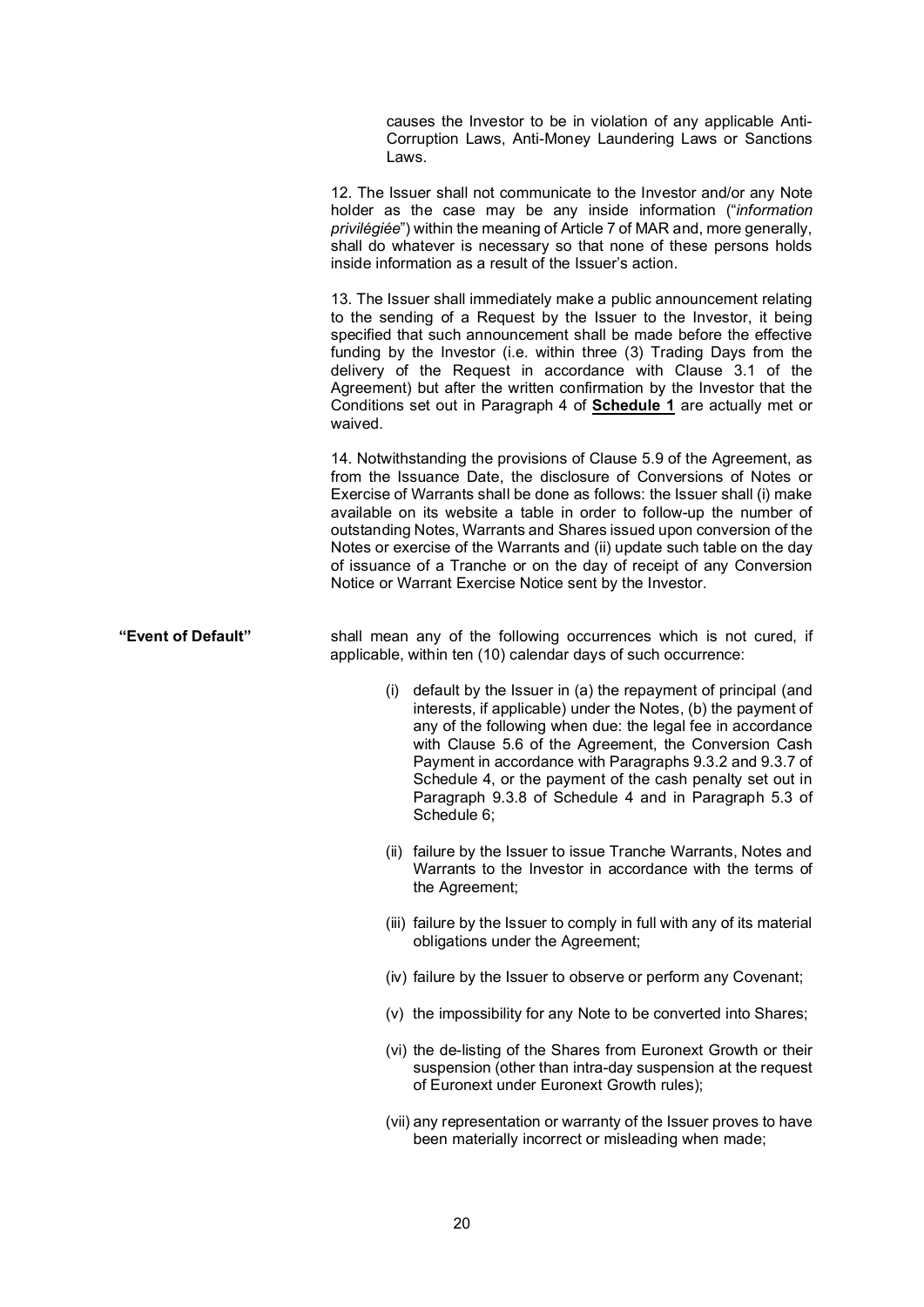- (viii) failure by the Issuer to pay any Indebtedness or liability for borrowed money (by way of guarantee or otherwise) when due or within any applicable grace period, other than any such failure resulting from a good faith error which is diligently corrected, or failure by the Issuer to observe or perform any term, covenant or agreement contained in any agreement or instrument by which it is bound evidencing or securing any such Indebtedness or liability for borrowed money for a period of time which would cause or permit the acceleration of the maturity thereof, except if such Indebtedness or liability is contested in good faith by the Issuer;
- (ix) the Issuer voluntarily suspends or discontinues substantially all of its business, liquidates substantially all of its assets except for fair consideration or on an arm's length basis, or bankruptcy, reorganization, moratorium, insolvency or similar proceedings (including any "redressement judiciaire", "liquidation judiciaire", "mandat ad hoc", "conciliation", "procédure de sauvegarde") for relief of financially distressed debtors shall be instituted by or against the Issuer;
- (x) a final judgement for the payment of money in excess of EUR 500,000 is rendered by a court of competent jurisdiction against the Issuer, and the Issuer does not discharge the same or provide for its discharge in accordance with its terms or procure a stay of execution thereof within 60 calendar days after the date of entry thereof and within said period of 60 calendar days (or such longer period during which execution of such judgment shall have been stayed) appeal therefrom and cause the execution thereof to be stayed during such appeal;
- (xi) a Change of Control is publicly announced;
- (xii) the Issuer or any of its Affiliates or any of their directors, agents, employees or professional advisors fails to comply with all applicable Anti-Corruption Laws, Anti-Money Laundering Laws and Sanctions Laws,
- (xiii) occurrence of a Share Delivery Failure (for the avoidance of doubt, as such failure would occur after a specific cure period already provided for in the Agreement, the 10-day cure period shall not be applicable),

it being specified that:

- the Issuer shall indemnify the Note holders against any expense reasonably incurred and duly justified in collecting unpaid amount hereunder;
- forthwith upon the occurrence of any Event of Default or of any triggering event which if not cured during the applicable cure period would constitute an Event of Default, the Issuer will deliver to the Note holders a certificate of the Chief Executive Officer (Directeur Général) of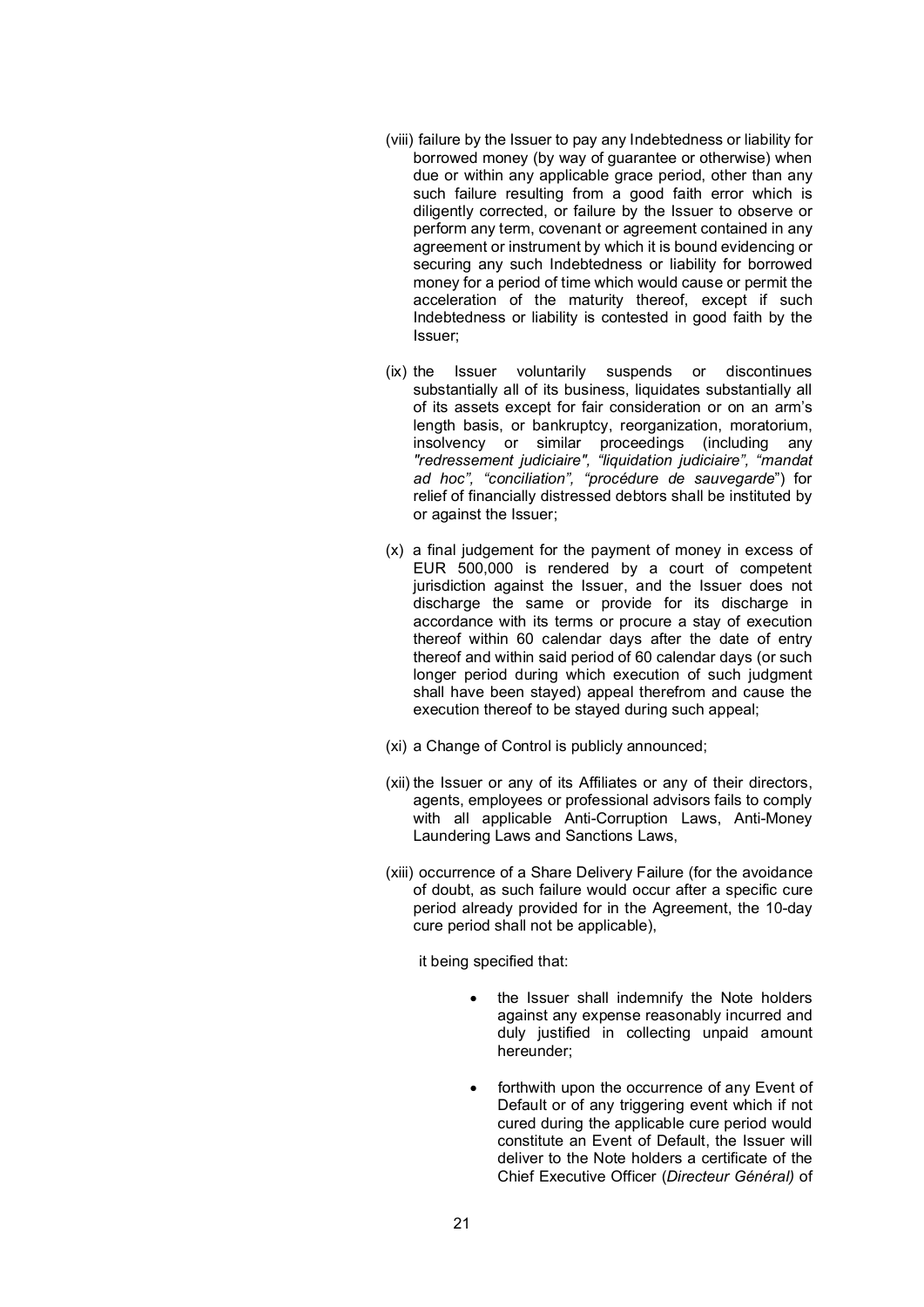|                  | ٠                                                                                                                                                                                                                                                                                                                                                                                                                                           | the Issuer specifying the nature and period of<br>existence thereof and the action which the<br>Issuer is taking and proposes to take with<br>respect thereto, it being specified that (i)<br>should the Event of Default constitute inside<br>information ("information privilégiée") within<br>the meaning of Article 7 of MAR, the Issuer<br>shall not communicate such information to the<br>Note holders before it is made public to the<br>investment community through a press<br>release, (ii) in the specific case of the<br>announcement of a merger or consolidation<br>referred to in Covenant n°3 above, the Issuer<br>and the Investor shall discuss in good faith,<br>within twenty (20) calendar days from the<br>public announcement, the possibility to<br>implement a transaction similar to that<br>contemplated hereunder within the surviving<br>entity (without prejudice of the Investor's right<br>to immediately request the early redemption of<br>the Notes) and (iii) in the specific case of the<br>participation or use of any variable rate equity<br>financing referred to in breach of Covenant n°5<br>above, the Issuer shall pay to the Investor, as<br>compensation for the prejudice suffered, a<br>cash penalty equal to 10% of the remaining<br>aggregate principal amount of Notes available<br>for issuance under the Commitment;<br>upon the occurrence of an Event of Default,<br>the Investor shall have the right to (i) request |
|------------------|---------------------------------------------------------------------------------------------------------------------------------------------------------------------------------------------------------------------------------------------------------------------------------------------------------------------------------------------------------------------------------------------------------------------------------------------|--------------------------------------------------------------------------------------------------------------------------------------------------------------------------------------------------------------------------------------------------------------------------------------------------------------------------------------------------------------------------------------------------------------------------------------------------------------------------------------------------------------------------------------------------------------------------------------------------------------------------------------------------------------------------------------------------------------------------------------------------------------------------------------------------------------------------------------------------------------------------------------------------------------------------------------------------------------------------------------------------------------------------------------------------------------------------------------------------------------------------------------------------------------------------------------------------------------------------------------------------------------------------------------------------------------------------------------------------------------------------------------------------------------------------------------------------------------------------------|
|                  |                                                                                                                                                                                                                                                                                                                                                                                                                                             | the payment of the principal amount plus<br>accrued interests (if any) of all or part of the<br>Notes, and/or (ii) terminate the Agreement by<br>delivering a termination notice to the Issuer.                                                                                                                                                                                                                                                                                                                                                                                                                                                                                                                                                                                                                                                                                                                                                                                                                                                                                                                                                                                                                                                                                                                                                                                                                                                                                |
| "Indebtedness"   | means any indebtedness for or in respect of:                                                                                                                                                                                                                                                                                                                                                                                                |                                                                                                                                                                                                                                                                                                                                                                                                                                                                                                                                                                                                                                                                                                                                                                                                                                                                                                                                                                                                                                                                                                                                                                                                                                                                                                                                                                                                                                                                                |
|                  | similar instrument;                                                                                                                                                                                                                                                                                                                                                                                                                         | i. any monies borrowed pursuant to one or more credit facility<br>agreements of the issue of bonds, notes, debentures, loan stock or any                                                                                                                                                                                                                                                                                                                                                                                                                                                                                                                                                                                                                                                                                                                                                                                                                                                                                                                                                                                                                                                                                                                                                                                                                                                                                                                                       |
|                  | items referred to in paragraph (i) above,                                                                                                                                                                                                                                                                                                                                                                                                   | ii. the amount of any liability in respect of any guarantee for any of the                                                                                                                                                                                                                                                                                                                                                                                                                                                                                                                                                                                                                                                                                                                                                                                                                                                                                                                                                                                                                                                                                                                                                                                                                                                                                                                                                                                                     |
|                  | paragraphs.                                                                                                                                                                                                                                                                                                                                                                                                                                 | it being understood that any amount calculated under this definition may<br>only be counted once, even if an item may qualify under various                                                                                                                                                                                                                                                                                                                                                                                                                                                                                                                                                                                                                                                                                                                                                                                                                                                                                                                                                                                                                                                                                                                                                                                                                                                                                                                                    |
| "Market Price"   | shall mean the lowest Daily VWAP of the Share over the applicable<br>Pricing Period.                                                                                                                                                                                                                                                                                                                                                        |                                                                                                                                                                                                                                                                                                                                                                                                                                                                                                                                                                                                                                                                                                                                                                                                                                                                                                                                                                                                                                                                                                                                                                                                                                                                                                                                                                                                                                                                                |
| "Pricing Period" | shall mean the ten (10) consecutive Trading Days immediately<br>preceding the applicable date. In the case of a Conversion of Notes or<br>a Warrant Reset, Pricing Period shall mean the Trading Days during<br>which the Investor (or the relevant Note holder as the case may be) has<br>not sold any Shares in the market among the ten (10) consecutive<br>Trading Days immediately preceding the Conversion Date or the Reset<br>Date. |                                                                                                                                                                                                                                                                                                                                                                                                                                                                                                                                                                                                                                                                                                                                                                                                                                                                                                                                                                                                                                                                                                                                                                                                                                                                                                                                                                                                                                                                                |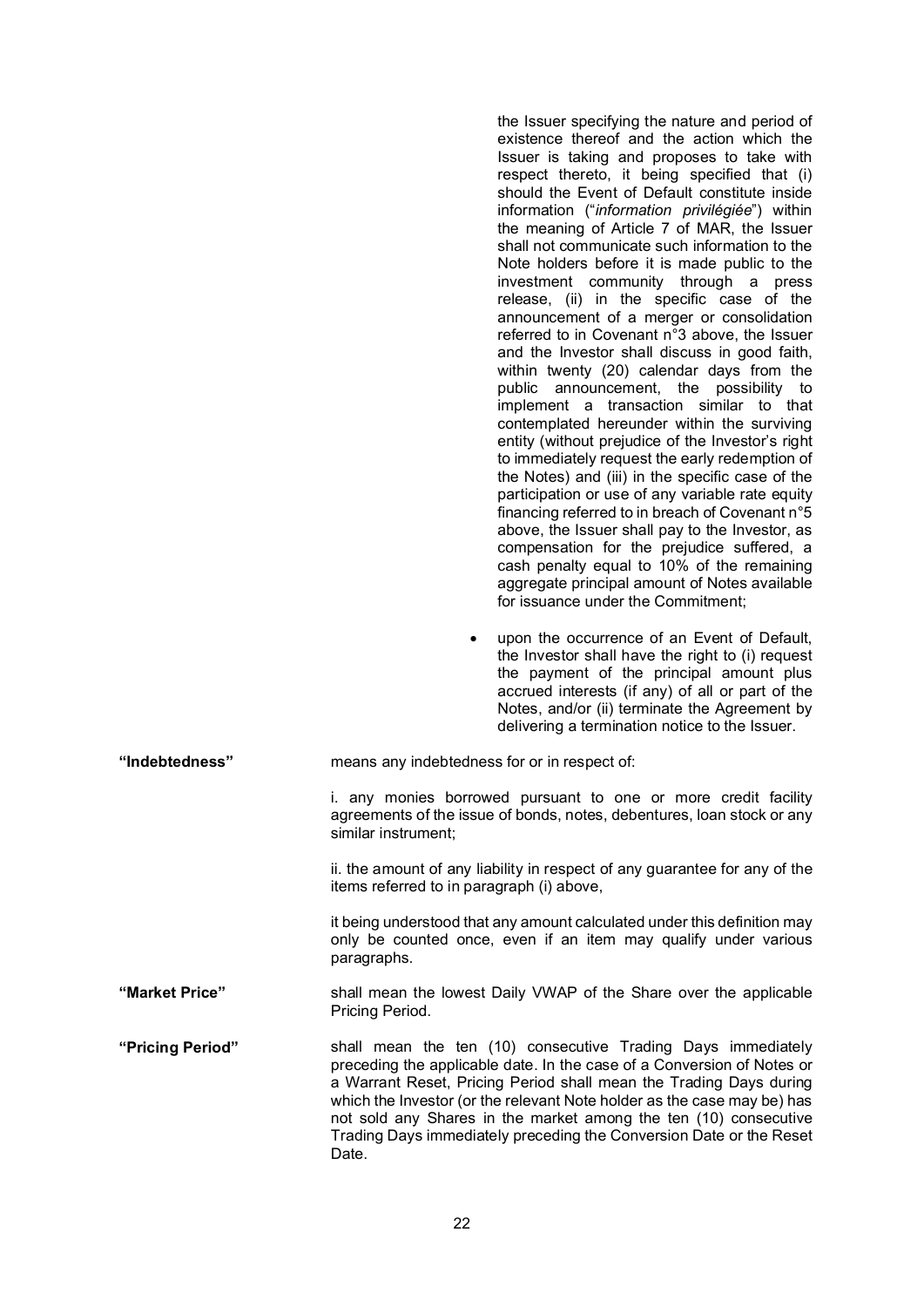"Sanctions Laws" means all applicable economic, financial or other sanctions laws or embargos administered or enforced by a competent governmental authority, including without limitation: (i) the United Nations Security Council; (ii) the European Union; (iii) the governmental institutions and agencies of the United States, including the Office of Foreign Assets Control of the United States Department of the Treasury ("OFAC"); and (iv) the governmental institutions and agencies of the United Kingdom, including Her Majesty's Treasury ("HMT"). "Share Delivery Failure" means the failure by the Issuer to issue, register or deliver new Shares to a Note holder and/or a Warrant holder or obtain the admission to trading of the new Shares, in accordance with the terms of the Agreement. "Trading Day" means any day on which the Shares are traded on Euronext Growth, provided that "Trading Day" shall not include any day on which the Shares are scheduled to trade on such market for less than 4.5 hours (it being specified for the avoidance of doubt that any day during which there would be no effective trading would be considered as a Trading Day if this is not due to a suspension requested by the Issuer or the stock market authorities) or any day that the Shares are suspended from trading at the request of the Issuer or of the stock market

### 1. Form

The Notes shall be in registered form. Evidence of the rights of each Note holder shall be given by an inscription in its name in an account kept by the Issuer in accordance with applicable laws and regulations.

authorities during the final hour of trading on such market unless such day is otherwise designated as a Trading Day in writing by the Investor.

The Notes shall constitute an unsecured and unsubordinated obligation of the Issuer and, at all times so long as any Note is outstanding, will rank (subject to such exceptions as are from time to time mandatory under French law) equally and rateably (pari passu) with all other present or future unsecured and unsubordinated debt of the Issuer.

2. Enjoyment

The Notes are issued with full rights of enjoyment as from the date of their full subscription by the Investor.

- 3. Transfer and absence of admission to trading of the Notes
- 3.1. The Notes (i) shall be freely tradable and transferable to any Affiliate of the Investor without the prior written consent of the Issuer and (ii) shall not be transferred or assigned to any other third party without the prior written consent of the Issuer.
- 3.2. To be effective vis-à-vis the Issuer, any transfer of the Notes shall be registered in the securities accounts and the transferor shall be deemed to be the holder of such Notes until the name of the transferee is entered into the securities accounts in respect thereof.
- 3.3. Any transferee that becomes a Note holder, by whatever means and for whatever reason, shall have the benefit of, and be subject to, all of the rights and obligations arising under this Agreement.
- 3.4. The Notes will not be admitted to trading on any financial market.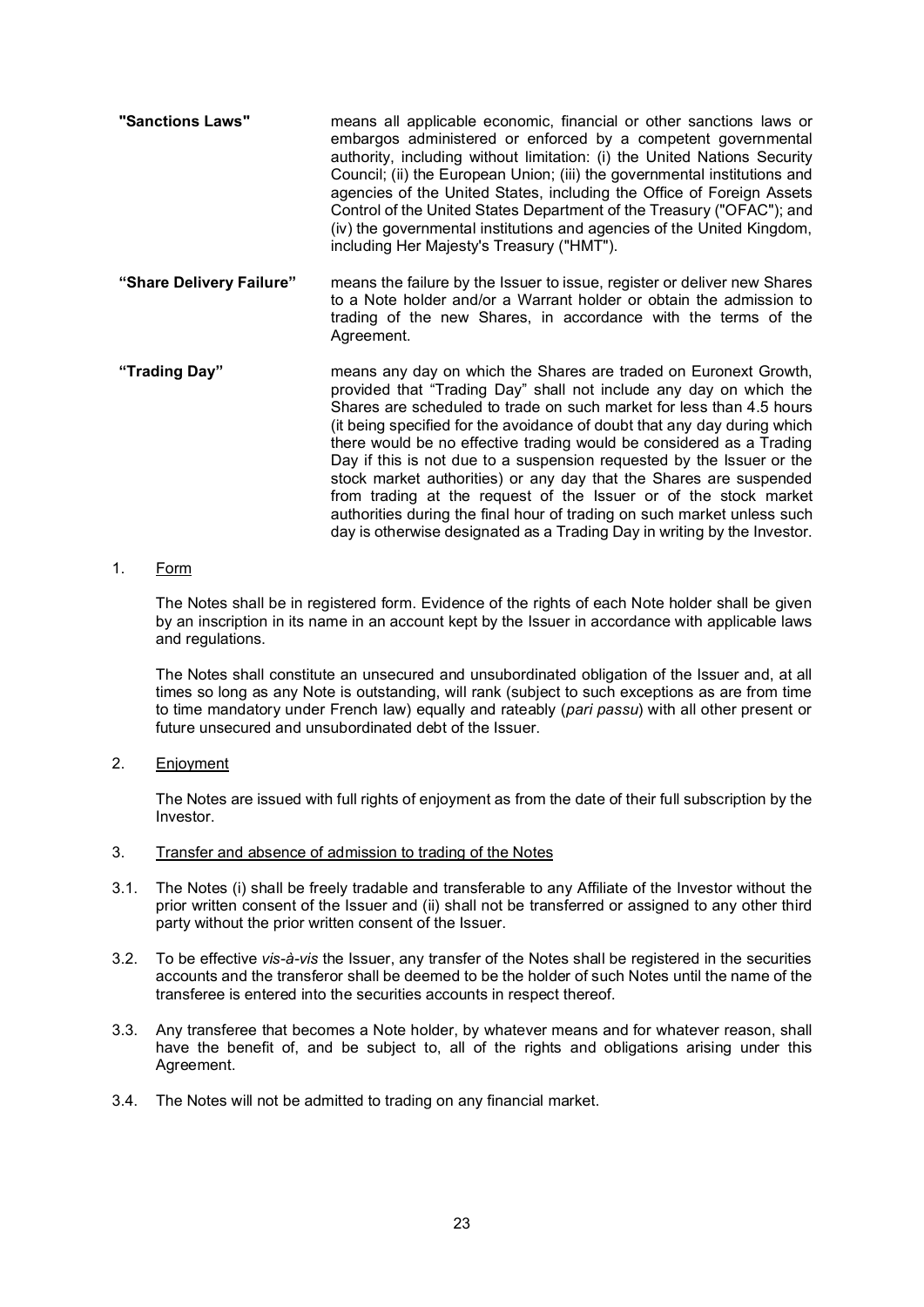4. Maturity

Each Note shall have a duration of twelve (12) months as from its date of issuance (the "Maturity Date"). If a Note has not been converted prior to its Maturity Date, the Issuer must redeem in cash the outstanding amount under the Note.

5. Nominal value

The nominal value of each Note shall be EUR 10,000.

- 6. Interest
- 6.1. The Notes shall accrue no interest.
- 6.2. However, in case of an Event of Default, each outstanding Note shall accrue interest at a rate of 15% p.a. from the date on which the undisputed Event of Default has occurred until the earlier of (i) the date the Event of Default is cured or (ii) the date on which it has been fully converted and/or redeemed.
- 6.3. Interest on a Note shall accrue on its nominal value of the Note and shall be computed on the basis of a 365-day year and the actual number of days elapsed. The interest shall be payable in cash or in Shares<sup>1</sup> at the discretion of the Note holder(s).
- 7. Redemption
- 7.1. Unless converted or previously redeemed pursuant to Paragraph 7.2 of this Schedule 4, each Note shall be redeemed at 100 percent of its principal amount and interests, if any, on the Maturity Date. The Issuer shall have no right to early redeem any Note.
- 7.2. At the Note holder's discretion, the Issuer is required to early redeem all or any Notes held by the applicable Note holder upon the occurrence of an Event of Default under the Agreement.
- 7.3. Upon exercise of Warrants, at the Note holder's discretion, Notes (made due and payable at their nominal value plus accrued interests, if any, to this effect) may be prepaid by way of set-off against all or part of the amount due by the Note holder to the Issuer as a result of the aggregate Warrant Exercise Price due and payable by the Note holder on the Warrant Exercise Date.
- 7.4. In the event of redemption, the Issuer shall pay to each Note holder the aggregate outstanding principal amount of its Notes and interests, if any, in accordance with Paragraph 8 of this Schedule 4.
- 8. Payment

Repayment of principal and interests, if any, (unless converted or previously redeemed pursuant to Paragraph 7.2 of this Schedule 4) of the Notes shall be made on their respective Maturity Date by the Issuer to each Note holder, in cash, by wire transfer to a bank account notified by the Note holder to the Issuer, in immediately available, freely transferable funds in Euros.

 $1$  The number of Shares to be issued to the Note holder(s) in relation to the interest payment shall be equal to the accrued interest divided by the Daily VWAP of the Share on the trading day immediately preceding the date when the relevant Note holder requests the Issuer for the interest payment.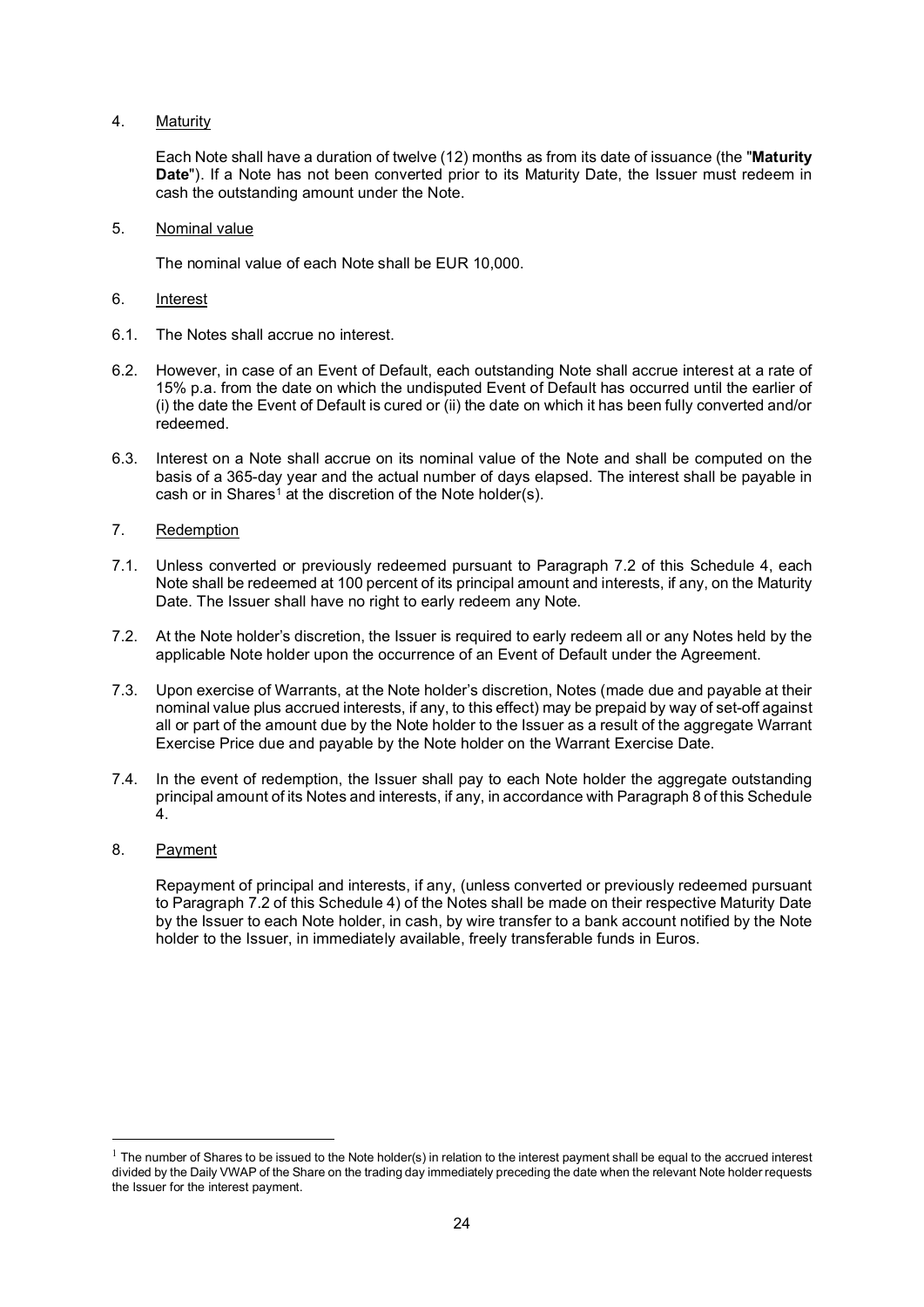### 9. Conversion: termination of Conversion rights

### 9.1. Conversion of the Notes; Conversion Period

- 9.1.1. Unless its Conversion rights have expired pursuant to Paragraph 9.5 of this Schedule 4, each Note holder may at its option, and effective at any time starting on the issuance date of the Notes, up to and including the Maturity Date or failing compliance with Paragraph 8 of this Schedule 4, until the date on which the Notes are fully redeemed (the "Conversion Period"), exercise, for all or any of the Notes, the right to receive, at the Issuer's discretion (to "Convert", or a "Conversion"):
	- (i) Shares only,
	- (ii) cash only,
	- $(iii)$  a mix of Shares and cash.
- 9.1.2. In the Conversion Notice, the Note holder shall specify the number of Notes to be Converted, and the corresponding aggregate principal amount plus any accrued interests so Converted (the "Conversion Amount").
- 9.1.3. Each Note holder is allowed to make multiple Conversions of Notes, it being specified that each Note can be Converted once only.
- 9.2. Conversion Date; Notice
- 9.2.1. Each Note holder may Convert all or any of its Notes on any Trading Day of its choice during the Conversion Period, effective at the date of receipt by the Issuer of a Conversion Notice in accordance with Paragraph 9.1 of this Schedule 4 (the "Conversion Date").
- 9.2.2. On each chosen Conversion Date, each Note holder shall Convert all or any of its Notes by giving Notice to the Issuer (the "Conversion Notice"), using the form attached in Schedule 5 and specifying its choice of a number of Notes to be converted and the corresponding Conversion Amount in accordance with Paragraph 9.1 of this Schedule 4.
- 9.2.3. Following a Conversion, the Issuer, after updating the securities register where the Notes are registered and the follow-up table on its website, shall in turn as the case may be, send a notice to the Agent for the issuance of new Shares to the relevant Note holder.
- 9.3. Conversion ratio; Conversion Cash Payment
- 9.3.1. Upon a Conversion, if the Issuer wishes to remit Shares only, the number of new Shares issued by the Issuer to the relevant Note holder in accordance with Paragraph 9.1 of this Schedule 4 will be calculated as the Conversion Amount divided by 96% of the Market Price on the applicable Conversion Date (the "Conversion Price").

The Conversion Price will be determined to:

- two (2) decimals places and rounded down to the nearest 100<sup>th</sup>, if the Conversion Price is higher than or equal to EUR 0.10;
- three  $(3)$  decimals places and rounded down to the nearest 1000th, if the Conversion Price is lower than EUR 0.10 and higher than or equal to EUR 0.01; or
- four (4) decimals places and rounded down to the nearest 10000<sup>th</sup>, if the Conversion Price is lower than EUR 0.01.
- 9.3.2. Upon a Conversion, if the Issuer wishes to remit cash to the Note holder, it shall notify it to the Note holder on the Conversion Date, specifying (i) for what proportion of the Conversion Amount, (ii) the corresponding cash amount (the "Conversion Cash Payment") and, if applicable, (iii) the number of Shares to be issued. For the avoidance of doubt, absent notification from the Issuer, the Conversion shall be satisfied in Shares only.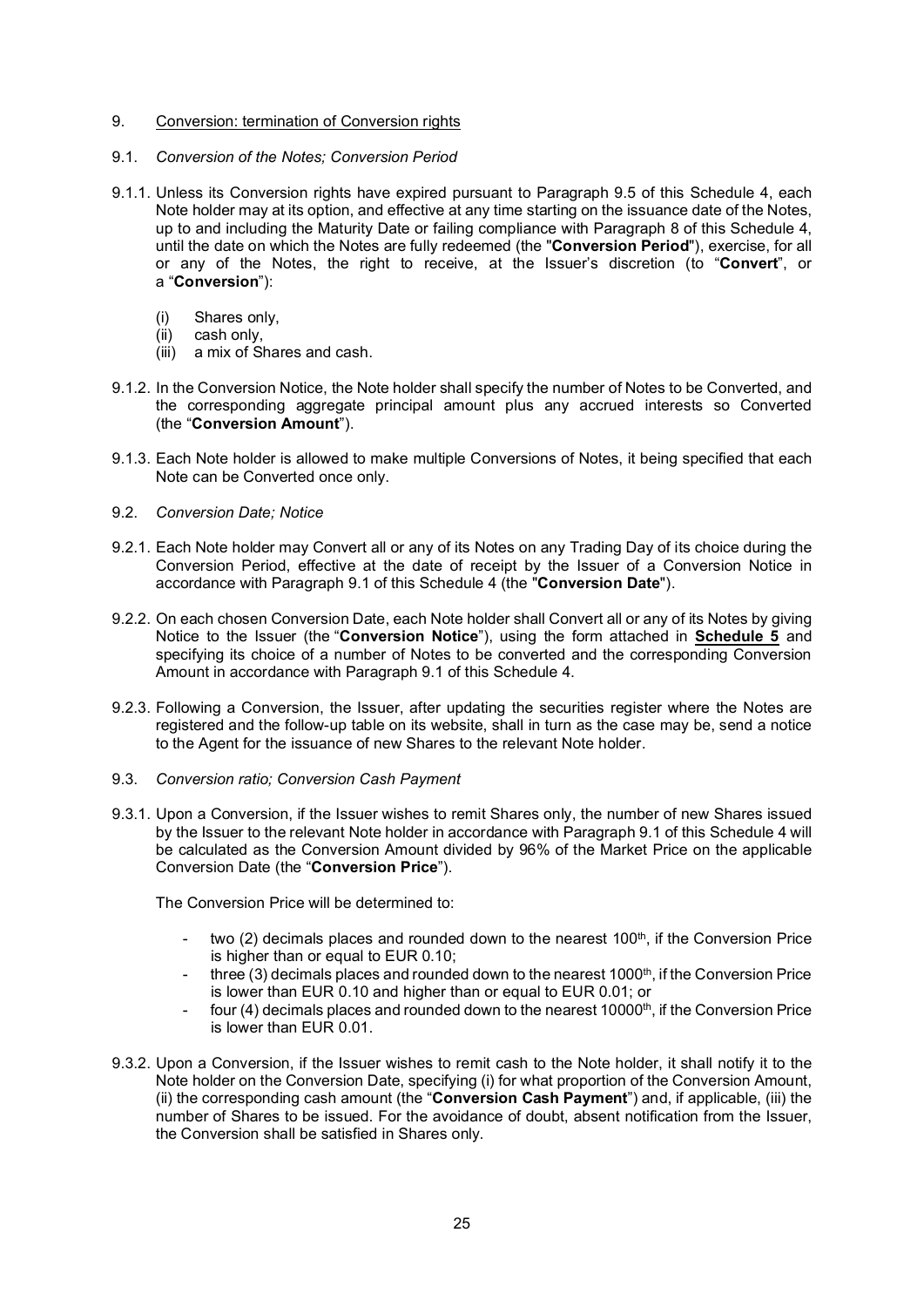The Conversion Cash Payment to be made by the Issuer to the Investor shall be equal to (a) the applicable proportion of the Conversion Amount divided by (b) the applicable Conversion Price, multiplied by (c) the Daily VWAP of the Share on the Conversion Date.

- 9.3.3. If the issuance of new Shares would result in the issuance of a fraction of a Share, the Issuer shall round such fraction of a Share down to the nearest whole Share.
- 9.3.4. The Conversion shall not require the payment of any fee or charge by the relevant Note holder.
- 9.3.5. Upon Conversion of one or several Notes in accordance with Paragraph 9.1 of this Schedule 4, the claim held by the Issuer against a Note holder arising from the aggregate subscription price of the new Shares shall be set off against the claim held by that Note holder against the Issuer upon that conversion amounting to the corresponding Conversion Amount (together, the "Related Claims" ("créances connexes")). Upon set-off of these Related Claims, the corresponding Conversion Amount will cancel the aggregate principal amount and applicable interests, if any, of the Notes so converted. Such Conversion shall not require the payment of any fee or charge by the relevant Note holder.
- 9.3.6. The Issuer shall promptly deliver freely tradable Shares and/or the Conversion Cash Payment to the relevant Note holder upon each Conversion of Note(s), it being specified that in any case, the reception of the Shares and/or the Conversion Cash Payment by the relevant Note holder shall occur no later than one (1) Trading Day after the Conversion Date.
- 9.3.7. Upon the occurrence of a Share Delivery Failure in connection with a Conversion of Notes, and if the early redemption of the Notes was not requested by the relevant Note holder, the Issuer shall have the obligation to satisfy the Conversion in cash, by paying to the Note holder the relevant Conversion Cash Payment.
- 9.3.8. At the Note holder's discretion, if the Conversion Price on the Conversion Date multiplied by 96% is lower than the nominal value of the Shares, if such situation prevents the Issuer from issuing the number of Shares resulting from the application of the theoretical Conversion Price (i.e. if the Issuer did not compensate the difference between the nominal value of the Shares and the Conversion Price by tapping on its reserves, profits or premiums or if the reserves, profits or premiums were not sufficient) and if the early redemption of the Notes was not requested by the relevant Note holder, the Note holder may accept to receive a number of Shares equal to 96% of the Conversion Amount divided by the nominal value of the Shares, provided that the relevant Note holder also receives a contractual penalty payment of an amount equal to the closing price of the Share on the day prior to the Conversion Date multiplied by the difference between (i) the Conversion Amount divided by the applicable Conversion Price and (ii) 96% of the Conversion Amount divided by the nominal value of the Shares. Such contractual penalty (or the sum of such contractual penalties, as the case may be) shall be paid by the Issuer, once all the Notes of a Tranche have been converted into Shares and/or redeemed, as the case may be, through the issuance by the Issuer to the Investor of a certain number of Notes with no Warrants attached (rounded down to the nearest whole number), whose total subscription price shall be paid by the Investor by way of set-off against a certain, liquid and due receivable (créance certaine, liquide et exigible) held by the Investor against the Issuer by delivering the subscription form in the form attached as **Schedule 9**, while the remainder of such contractual penalty(ies) (if any) shall be paid by the Issuer to the Note holder in cash. The full payment of the contractual penalty(ies) shall occur within five (5) Trading Days from the conversion of the last Note of the relevant Tranche.
- 9.3.9. Any payment to a Note holder made by the Issuer in accordance with Paragraph 9.3 of this Schedule 4 shall be made by the Issuer to the relevant Note holder in cash (unless otherwise provided), by wire transfer to a bank account notified by the relevant Note holder to the Issuer, in immediately available, freely transferable funds in Euros.

### 9.4. Rights attached to the Shares

The new Shares issued upon Conversion of the Note(s) shall be subject to all provisions of the By-Laws and to decisions of the general meetings of the shareholders of the Issuer. The new Shares shall be admitted to trading on Euronext Growth as from their issuance, will carry